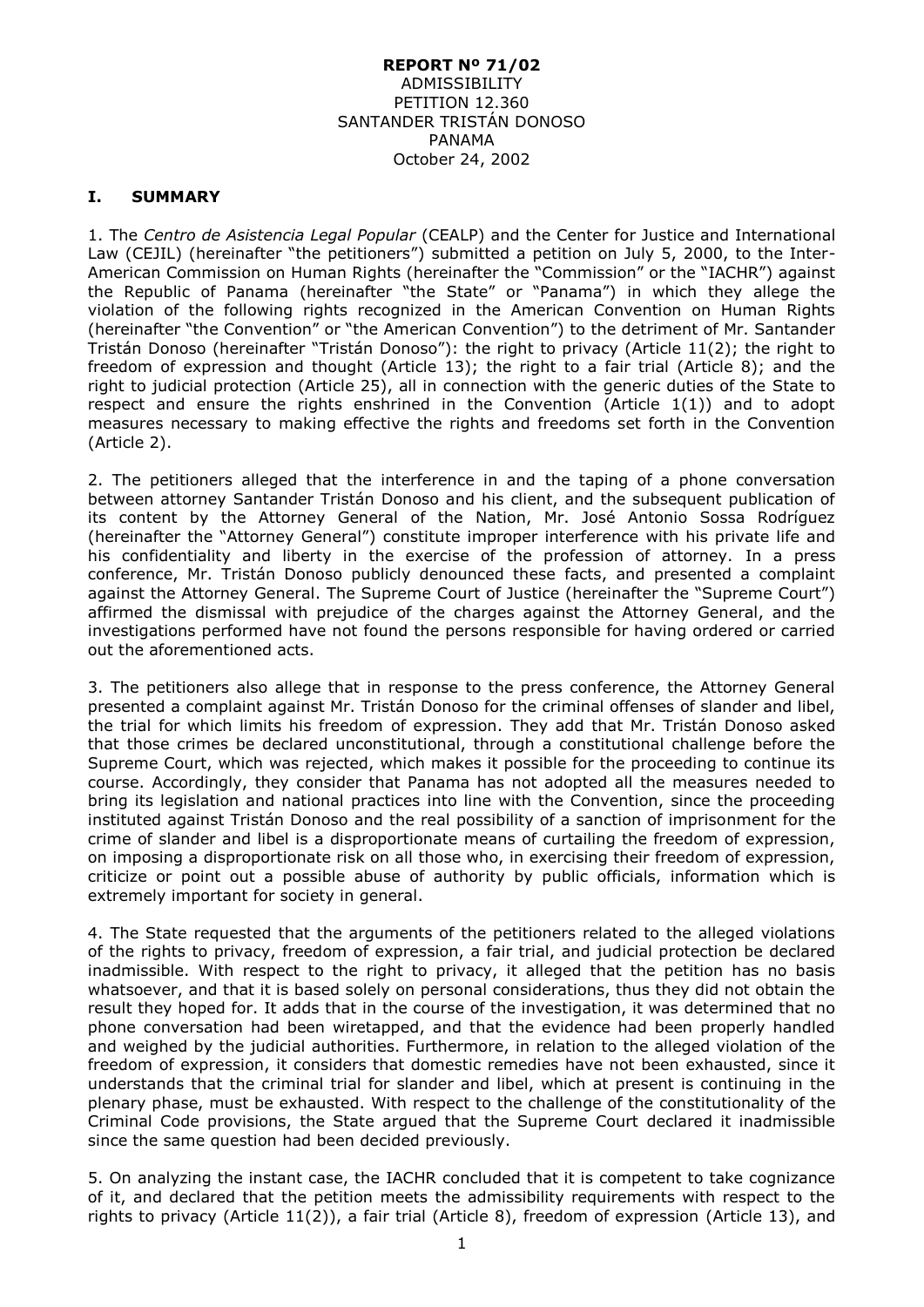judicial protection (Article 25), all in relation to the generic duties of the State to respect and ensure the rights enshrined in the American Convention (Article  $1(1)$ ) and to adopt the measures needed to give effect to the rights and freedoms provided for in the Convention (Article 2). The IACHR decided to notify the parties of this decision, publish it, and include it in its Annual Report to the OAS General Assembly.

# **II. PROCESSING BY THE COMMISSION**

6. The petition was received at the IACHR on July 4, 2000 and was sent to the State, with a request for information, on January 26, 2000; the State was given 90 days to respond. The State requested a 30-day extension on April 17, 2001 which was granted on May 1, 2001. The State responded on May 30, 2001 and sent additional information on June 21 and 27, 2001. On July 20, 2001 the petitioners submitted their observations, and on August 8, 2001 they sent additional information, and requested a hearing before the IACHR, which was turned down on August 29, 2001. On September 26, 2001, the State sent its observations. On November 9, 2001 the petitioners sent in their observations, and on December 13, 2001 the State submitted its response. On January 31, 2002 the petitioners sent the IACHR their observations. On March 10, 2002 the State indicated that additional comments related to the instant case were pending. On July 3, 2002 the petitioners submitted additional information. On July 9, a communication was received from the petitioners, and on August 9, 2002 the State submitted its observations.

# **III. THE PARTIES' POSITIONS**

## **A. The petitioners**

1

### **a. With respect to the interference, taping, and publication of a phone conversation between Mr. Tristán Donoso and his client, and the subsequent criminal investigation into the Attorney General**

7. The petitioners allege arbitrary violation of the right to privacy and the lack of protection for the exercise of the legal profession (Article 11(2)), due to the unlawful interference in the phone conversations on July 8, 1996 between attorney Tristán Donoso and his client, Mr. Adel Sayed, who was being investigated in a money-laundering case. The content of this conversation was later released publicly by the Attorney General at least twice in July 1996. The release of the cassette has been acknowledged by the Attorney General, but he stated that it did not mean having "made public the contents of the tape."<sup>1</sup>

8. The petitioners also allege that the State has violated Articles 8 and 25 of the Convention in its handling of the complaint lodged by Mr. Tristán Donoso against the Attorney General for various criminal offenses. In response to the request by the *Procuraduría de la Administración*, the Supreme Court dismissed the case, to the benefit of the Attorney General. On October 22, 1999 Mr. Tristán Donoso appealed this decision, which ignored several items of evidence that show the violation of which he was the victim, and because they did not follow other lines of investigation to determine responsibilities. On December 3, 1999 the Supreme Court affirmed the dismissal with prejudice of the case against the Attorney General, and the complainant was so notified on January 4, 2000; and the judgment became final the next day, January 5, 2000. The petitioners consider that with that decision, domestic remedies were exhausted, and they presume that the wiretaps were done by the State, since it has the means needed to take such actions.

### **b. With respect to the trial for slander and libel initiated by the Attorney General against Mr. Tristán Donoso because of the press conference he called to denounce the taping and publication of his telephone conversation with his client**

9. The petitioners allege that the State has violated Article 13 of the Convention by the filing of a complaint for slander and libel by the Attorney General against Mr. Tristán Donoso for having called a press conference on March 26, 1999 in which he reported the interference in and taping of his telephone conversations, as described above. The petitioners consider that the

<sup>1</sup> See: Sworn statement by Attorney General José Antonio Sossa, May 24, 1999 before the *Procuraduría de la Administración*, para. 12.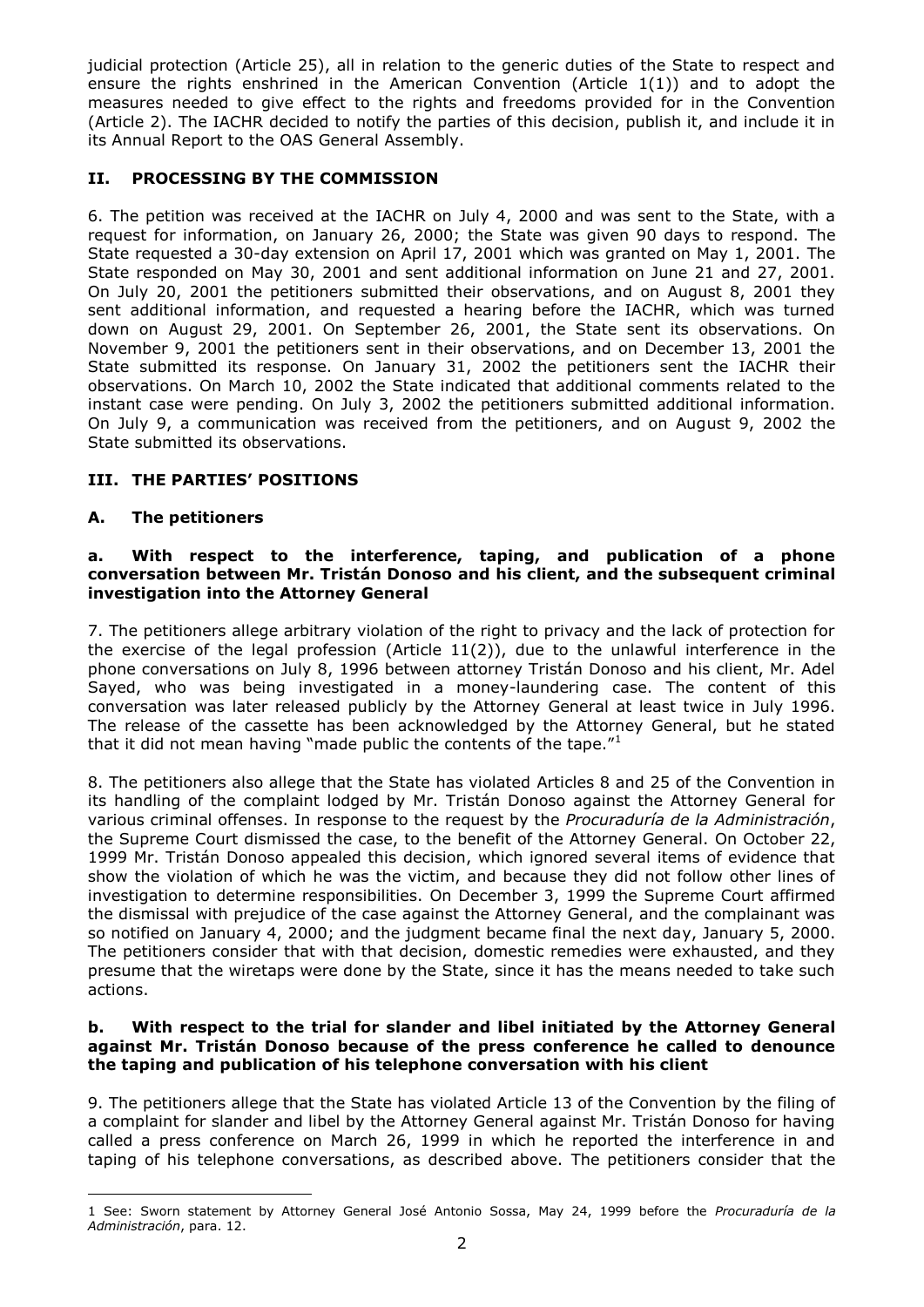proceedings in this criminal trial constitute violations of the freedom of expression, and that both the laws that criminalize such conduct, and the possibility of preventive detention during the trial or a conviction, constitute a burden disproportionate to the legitimate exercise of the freedom of expression. They also consider that Mr. Tristán Donoso has been harassed, as he has been denied authorization to travel abroad even though it is not possible to issue such a prohibition for the offense of which he is accused.<sup>2</sup> The petitioners also indicate that on October 25, 2001 the Attorney General filed a claim for compensation for damages and losses for the sum of 1,100,000 balboas for damages and material losses arising from the slander and libel.

10. The petitioners allege that Mr. Tristán Donoso has exhausted two constitutional challenges of the laws that regulate these offenses. The second of these challenges, which refers to the instant case, was filed on April 28, 2000 against the *desacato* laws provided for in Articles 172, 173, 173-A, 174, and 175 of the Criminal Code, on grounds of unconstitutionality. This challenge was dismissed by the Supreme Court, on May 24, 2000 as the purpose of the action had already been decided by the Court in a judgment of October 28, 1998 which established that those provisions of the Criminal Code are not unconstitutional. The petitioners allege that this remedy represented the sole opportunity to fight the provisions of a "*desacato* law," which is incompatible with the Convention, and that, for this reason, Panama has not adopted all the measures needed to bring its legislation and practices into line with the Convention.

11. Without prejudice to the argument set forth above, with respect to the requirement of exhaustion of domestic remedies for violations of the right to freedom of expression, the petitioners also allege that the exception provided for at Article 46(2)(a) of the Convention applies, for the following reasons: (a) There is no effective remedy in the legislation to protect the right to freedom of expression when the opinions refer to public officials, and it is not possible to challenge the constitutionality of the slander and libel laws, since the Supreme Court itself has declared them to be constitutional; (b) The slander and libel provisions in the Criminal Code are contrary to the Convention, as they criminalize the exercise of the freedom of expression as they entail the threat of prison or fines for those who insult or offend a public official, and, even though by being subsequent to the expression they do not impede the petitioner from expressing himself, "they are equivalent, nonetheless, to censorship, which may possibly deter him from making criticisms of that sort in the future." The fear of criminal sanctions necessarily discourages citizens from expressing their opinions on problems of public interest; (c) There is a reiterated practice of public officials abusing such trials. They add that Mr. Tristán Donoso has been suffering the anguish of the continuation of this trial, its possible outcomes, and the possibility of facing a prison sentence, for over three years.

## **B. The State**

1

### **a. With respect to the interference, taping, and publication of a telephone conversation between Mr. Tristán Donoso with his client and the subsequent criminal investigation against the Attorney General**

12. The State requests the IACHR to declare the petition related to the wiretapping, taping, and publication of a telephone conversation between Mr. Tristán Donoso and his client inadmissible, for lack of any objective foundation, as it is based merely on personal considerations made in connection with the complaint he lodged, which did not have the outcome he had hoped for.<sup>3</sup> The State alleges that these facts were the subject of an administrative investigation by the *Procuraduría General de la Administración*, and that the proceeding regarding acts which had been sought to be attributed to the Attorney General concluded with a dismissal with prejudice handed down December 3, 1999 by the Supreme Court. This judgment was reported by edict on January 4, 2000 which noted "that as of 3:00 p.m. on the next day, January 5, no appeal whatsoever had been taken, accordingly the judgment can be considered legally to be a firm judicial decision."

<sup>2</sup> Article 2127, agreeing with Article 2128 of the Judicial Code indicate that personal precautionary measures imposing a prohibition on travel abroad without judicial authorization, and the duty to appear before a public authority periodically, shall also be applicable when two circumstances are both present: the accused takes flight or there is a danger he or she will try to do so, and the offense carries a minimum sentence of two years of imprisonment (underscored by petitioners).

<sup>3</sup> Communication from the State received at the IACHR October 2, 2001 which referred to a report by the Office of the Attorney General and the Supreme Court of Justice.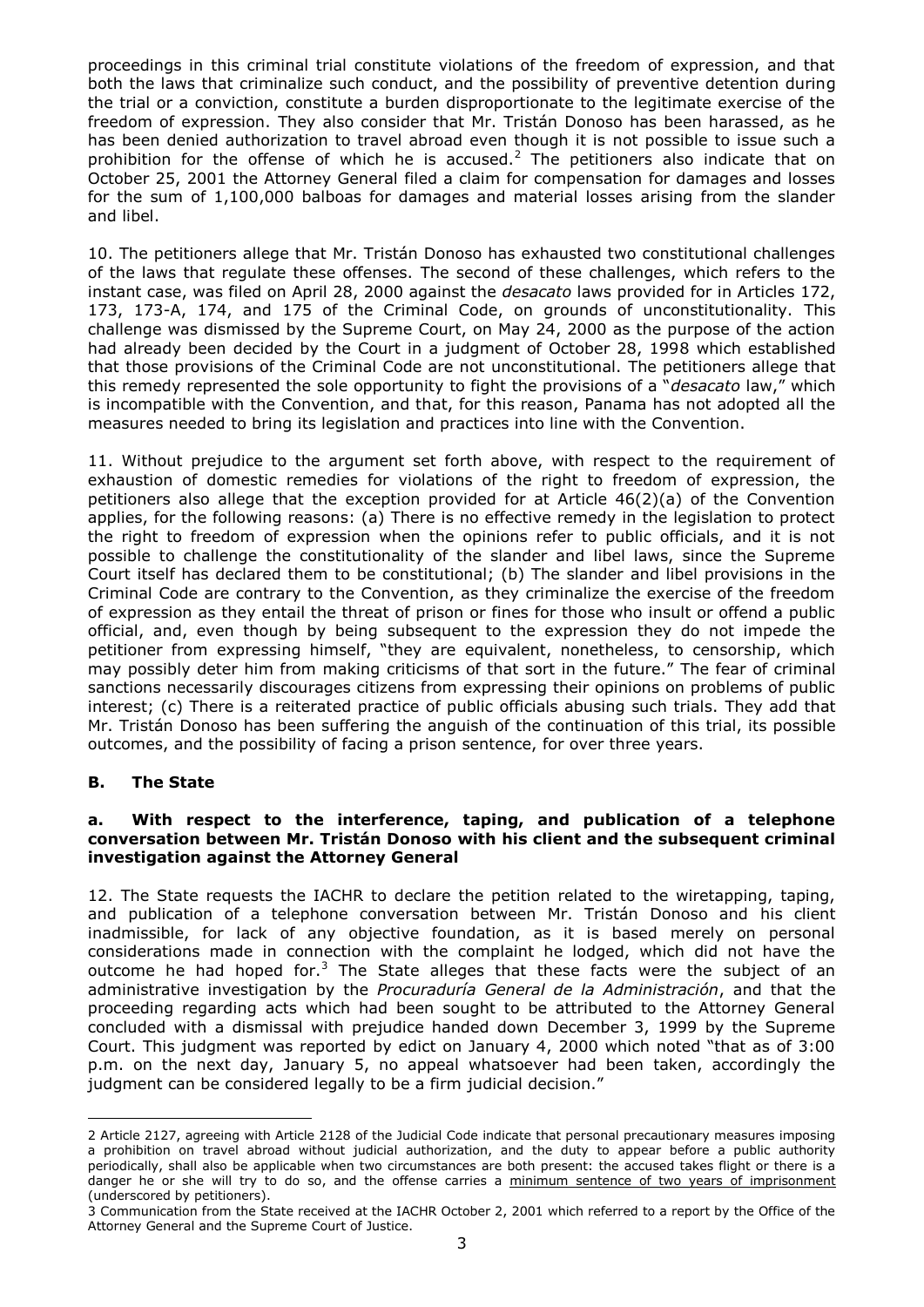13. The State alleges that in this ruling, the Supreme Court made it clear that the wiretapping and taping of the conversations were not ordered or carried out by the Public Ministry, or by the Attorney General. In this regard, the judgment of the Supreme Court of December 3, 1999 notes that "those who proceeded to tape the telephone conversation, for reasons unknown, were members of the Sayed family, and not of the Public Ministry, or specifically, the Attorney General of the Nation, as alleged by attorney Santander Tristán."<sup>4</sup> The State also alleges that the various items of evidence presented in this proceeding were properly weighed.

### **b. With respect to the trial for slander and libel initiated by the Attorney General against Mr. Tristán Donoso because of the press conference called to report the taping and publication of his telephone conversation with his client**

14. Second, with respect to the criminal complaint filed by the Attorney General against Mr. Tristán Donoso for the offenses of slander and libel, the State alleges that on June 27, 2000 a dismissal without prejudice was handed down on his behalf on the grounds that the offense against his honor was not shown in its objective aspect. This decision was appealed by the Office of the Fourth Circuit Prosecutor, and the Superior Tribunal of Justice for the First Judicial District decided to open the criminal case against Mr. Tristán Donoso as the alleged perpetrator of offenses against honor. That resolution relies on the falsity of the accusation made against the Attorney General, who taped his conversation, which makes it possible to prove the punishable act set forth in the criminal complaint. At present, according to the State, this process is pending a decision, and is to continue with the proceedings of the plenary phase. The Panamanian State calls on the IACHR to declare this part of the petition inadmissible, since domestic remedies have not been exhausted, and as the corresponding objections are pending. The State also considers that there are no objective causes to exempt the petitioner from having to meet this requirement.

15. It should be noted that in respect of the constitutional challenges filed by Tristán Donoso, the State alleges that on May 24, 2000 the Supreme Court decided not to admit the constitutional challenge as there was already a decision of October 28, 1998, in which it was established that the laws that were the basis of the accusation against Tristán Donoso are not unconstitutional. This decision was reported on June 5, 2000, and it was not challenged.

# **IV. ANALYSIS OF ADMISSIBILITY**

### **A. The Commission's competence** *ratione personae, ratione loci, ratione temporis***, and** *ratione materiae*

16. The Commission is competent to take cognizance of the instant case. First, the Commission is competent *ratione materiae*, because the petition alleges violations of human rights protected in Articles 1, 2, 8, 11, 13, and 25 of the Convention. Second, the Commission is competent *ratione personae* in view of its active and passive standing to examine the petition lodging a complaint against Panama, as the petitioners are authorized by Article 44 of the Convention to submit complaints to the IACHR, and the petition indicates as the alleged victim an individual. Third, the IACHR is competent *ratione temporis,* for as of the date on the which the acts are alleged to have taken place, the obligation to respect and ensure the rights protected in the Convention was already in force, as it was since on June 22, 1978 the date Panama deposited the instrument of ratification. Finally, the Commission is competent *ratione loci* insofar as the petition alleges violations, in Panama, of rights protected in the Convention.

## **B. Other admissibility requirements of a petition**

## **a. Exhaustion of domestic remedies**

17. Article 46(1)(a) of the Convention requires "that the remedies under domestic law have been pursued and exhausted in accordance with generally recognized principles of international law." The IACHR reiterates that this requirement has the purpose of allowing the State to resolve the issues raised within its own legal framework before having to be brought before an international body. In the following paragraphs, the IACHR will analyze whether this

1

<sup>4</sup> See: Ruling of December 3, 1999 folio 17.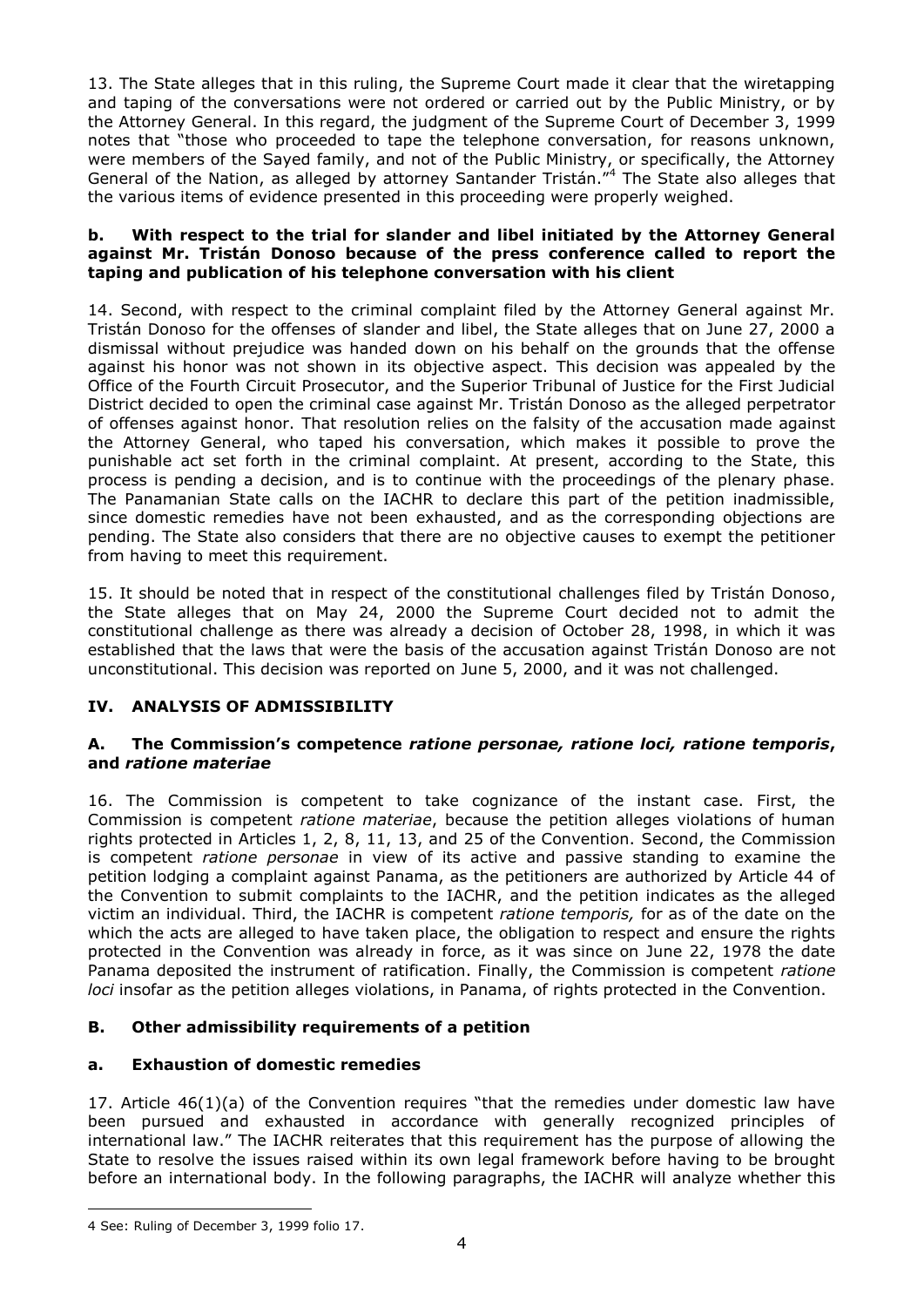requirement has been met with respect to the violations alleged by the petitioners in the judicial proceedings involving Mr. Tristán Donoso:

18. With respect to the arguments on the violations of Mr. Tristán Donoso's right to not be subject to arbitrary and abusive interference with his private life (Article 11) and the rights to due process (Article 8) and judicial protection (Article 25), the petitioners allege that Mr. Tristán Donoso exhausted domestic remedies, and specifically that he pursued the appropriate remedy, which was decided by the Supreme Court of Justice on December 3, 1999. The State agreed with the petitioners that this process concluded with the dismissal with prejudice of the charges against the Attorney General, on the date indicated. The IACHR concludes that this remedy was exhausted in keeping with Article  $46(1)(a)$  of the Convention.

19. With respect to the alleged violation of the right to freedom of expression (Article 13), the IACHR notes that the parties have different positions on the exhaustion of domestic remedies. On the one hand, the State argues that domestic remedies have not been exhausted, since the criminal proceedings for slander and libel initiated by the Attorney General against Mr. Tristán Donoso had not yet concluded. The State adduced that this criminal proceeding, which it considers a "remedy," had not been exhausted, and that "the corresponding appeals are pending." It further considered that there are no objective causes exempting the petitioner from this requirement, since the criminal proceeding was still under way. The IACHR notes that despite these assertions, the State did not indicate any circumstance to justify the adequacy or effectiveness of such a "remedy." Not did it point to the existence of any other domestic remedy adequate to address the alleged violation of Article 13 of the Convention, although it affirms, as do the petitioners, that Mr. Tristán Donoso exhausted two constitutional challenges, which were rejected in due course by the Supreme Court.

20. The petitioners have set forth two arguments which in the view of the IACHR are different: First, they understand that it is illogical and legally anomalous to require that a person exhaust the domestic remedies within a proceeding to which that person objects *ab initio* and entirely. In this sense, the petitioners consider that the slander and libel trial brought by public officials represents in its entirety a violation of the freedom of expression of Panamanian citizens derived from a law contrary to the Convention, as is the case of *desacato* laws. Accordingly, they consider that the victim need not exhaust a remedy against a proceeding which by its nature is illegal, and which is unfolding in the context of a generalized violation of the right to freedom of expression. Moreover, they add that the constitutional challenge filed by the victim against the "*desacato* laws" was the only real opportunity to fight the provisions of a *desacato* law, and that remedy was not admitted by the Supreme Court of Justice on May 24, 2000. Accordingly, this remedy has been exhausted in keeping with Article  $46(1)(a)$  of the American Convention. The petitioners' second argument is considerably different: They understand that they must apply the exceptions provided for in Article 46(2)(a) of the Convention, and they ask that the petitioners be exempted from the requirement to exhaust domestic remedies, which, in practice, cannot attain their objectives, for the reasons set forth above.<sup>5</sup>

21. The Inter-American Court has indicated that when a State alleges failure to exhaust domestic remedies, it has the burden to specify the domestic remedies that must be exhausted, and to show that they are adequate and effective.<sup>6</sup> With respect to the distribution of the burden of proof, the IACHR reiterates that if the State that alleges failure to exhaust proves the existence of specific domestic remedies that should have been pursued, it will be up to the petitioner to show that said remedies were or were not exhausted, or that one of the exceptions provided for in Article 46(2) of the Convention applies.

<u>.</u>

<sup>5</sup> See para. 11.

<sup>6</sup> IACHR, Report Nº 02/01, Case 11.280, *Juan Carlos Bayarri*, Argentina, January 19, 2001. Para. 30. The Inter-American Court of Human Rights has said repeatedly that "the State claiming non-exhaustion has an obligation to prove that domestic remedies remain to be exhausted and that they are effective." See *Velásquez Rodríguez Case*, Preliminary Objections, Judgment of June 26, 1987 Series C Nº 1, para. 88; *Fairén Garbi and Solís Corrales Case*, Preliminary Objections, Judgment of June 26, 1987 Series C Nº 2, para. 8; *Godínez Cruz Case*, Preliminary Objections, Judgment of June 26, 1987 Series C Nº 3, para. 90; *Gangaram Panday Case*, Preliminary Objections, Judgment of December 4, 1991 Series C Nº 12, para. 38; *Neira Alegría et al. Case*, Preliminary Objections, Judgment of December 11, 1991 Series C Nº 13, para. 30; *Castillo Páez Case*, Preliminary Objections, Judgment of January 30, 1996 Series C Nº 24, para. 40; *Loayza Tamayo Case*, Preliminary Objections, Judgment of January 31, 1996, Series C Nº 25, para. 40; Exceptions to the Exhaustion of Domestic Remedies (Articles 46(1), 46(2)(a) and 46(2)(b) of the American Convention on Human Rights), Advisory Opinion OC-11/90, August 10, 1990 Series A Nº 11, para. 41.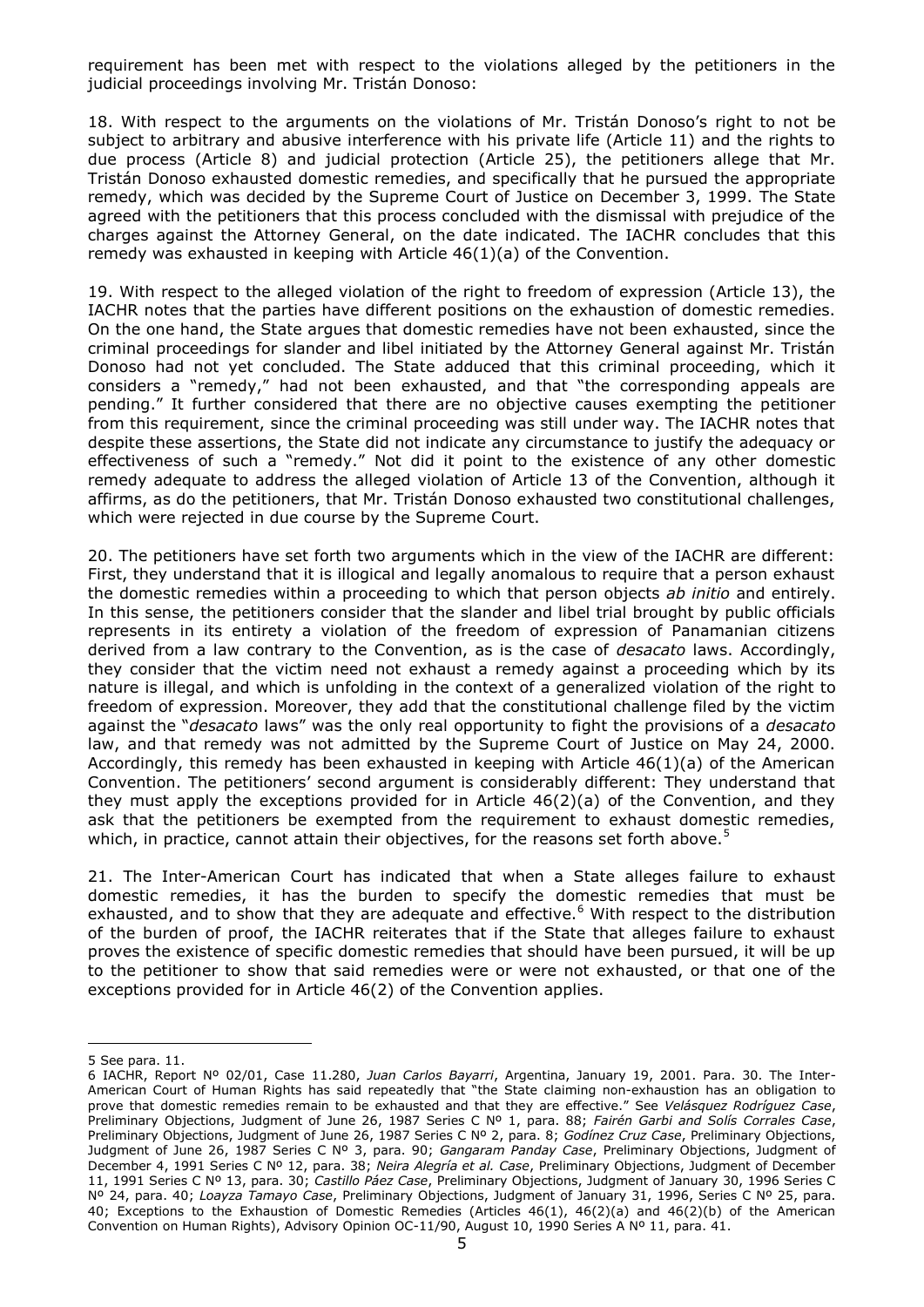22. The IACHR considers that in the instant case the State has not alleged the reasons why the criminal proceeding under way against Mr. Tristán Donoso for the criminal offenses of slander and libel is the *adequate* and *effective* remedy for addressing the alleged violation of Article 13 of the Convention. The petitioners have argued that they exhausted the constitutional challenge of the provisions at Articles 172 and 175 of the Criminal Code, and the State indicates only that it was rejected by the Supreme Court. In this case, the adequate remedy is the constitutional challenge, and, accordingly, the petitioners have met the requirement of prior exhaustion of domestic remedies.

# **b. Time period for lodging a petition**

23. Article 46(1)(b) of the Convention requires that a petition be "lodged within a period of six months from the date on which the party alleging violation of his rights was notified of the final judgment." Following is the analysis of whether this requirement has been met for the domestic remedies that involve Mr. Tristán Donoso:

24. First, with respect to the alleged violation of the right to privacy, the petitioners allege that the criminal action brought by Mr. Tristán Donoso against the Attorney General culminated in the dismissal with prejudice, which was reported to them on January 4, 2000. The State agreed with the petitioners, indicating that this ruling was reported by edict of January 4, 2000 whose notice period ended January 5, without any appeal whatsoever, thus it can be considered *res judicata*. The petition was filed on July 5, 2002; therefore, the IACHR concludes that with respect to this part of the petition, the requirement that a complaint be lodged within six months, provided for at Article 46(1)(b) of the Convention, has been met.

25. Second, with respect to the alleged violation of the right to freedom of expression, the IACHR notes that the rejection of the constitutional challenge by the Supreme Court was reported on June 5, 2000. The petition was lodged with the IACHR on July 5, 2000; accordingly, the IACHR concludes that the petition was submitted within the time period provided for in Article 46(1)(b) of the Convention.

## **c. Duplication of proceedings and** *res judicata*

26. Article 46(1)(c) establishes as an admissibility requirement that the subject matter of the petition or communication not be pending before any other international proceeding for settlement. In addition, Article 47(d) of the Convention establishes that a petition will be declared inadmissible when it is substantially the same as a prior petition already examined by the Commission or another international body. In the instant case, the parties have not alleged or proven that the subject matter submitted to the Commission for its consideration is pending before another international proceeding for settlement, or that it reproduces a petition already examined by another international body, or that it reproduces a petition already examined by the Commission. Accordingly, the Commission concludes that these requirements have been met.

## **d. Characterization of the facts alleged**

27. Article 47(b) of the Convention provides that the Commission shall declare inadmissible any petition that does not set forth facts that tend to establish a violation of the rights guaranteed by the Convention. In the instant case, the petitioners alleged that the following provisions were violated:

i. Article 11, due to the interference in and taping of a telephone conversation between Mr. Tristán Donoso, in his capacity as attorney, and his client Mr. Adel Sayed, and the later publication of its content by the Attorney General;

ii. Article 13, since the Attorney General lodged a complaint against Mr. Tristán Donoso for the criminal offenses of slander and libel, in response to the press conference held to report the facts mentioned in the previous paragraph, which entails a threat to and intimidation of the exercise of the freedom of expression;

iii. Articles 8(1) and 25, insofar as the decision handed down by the competent judicial authority in the criminal proceeding initiated by Mr. Tristán Donoso against the Attorney